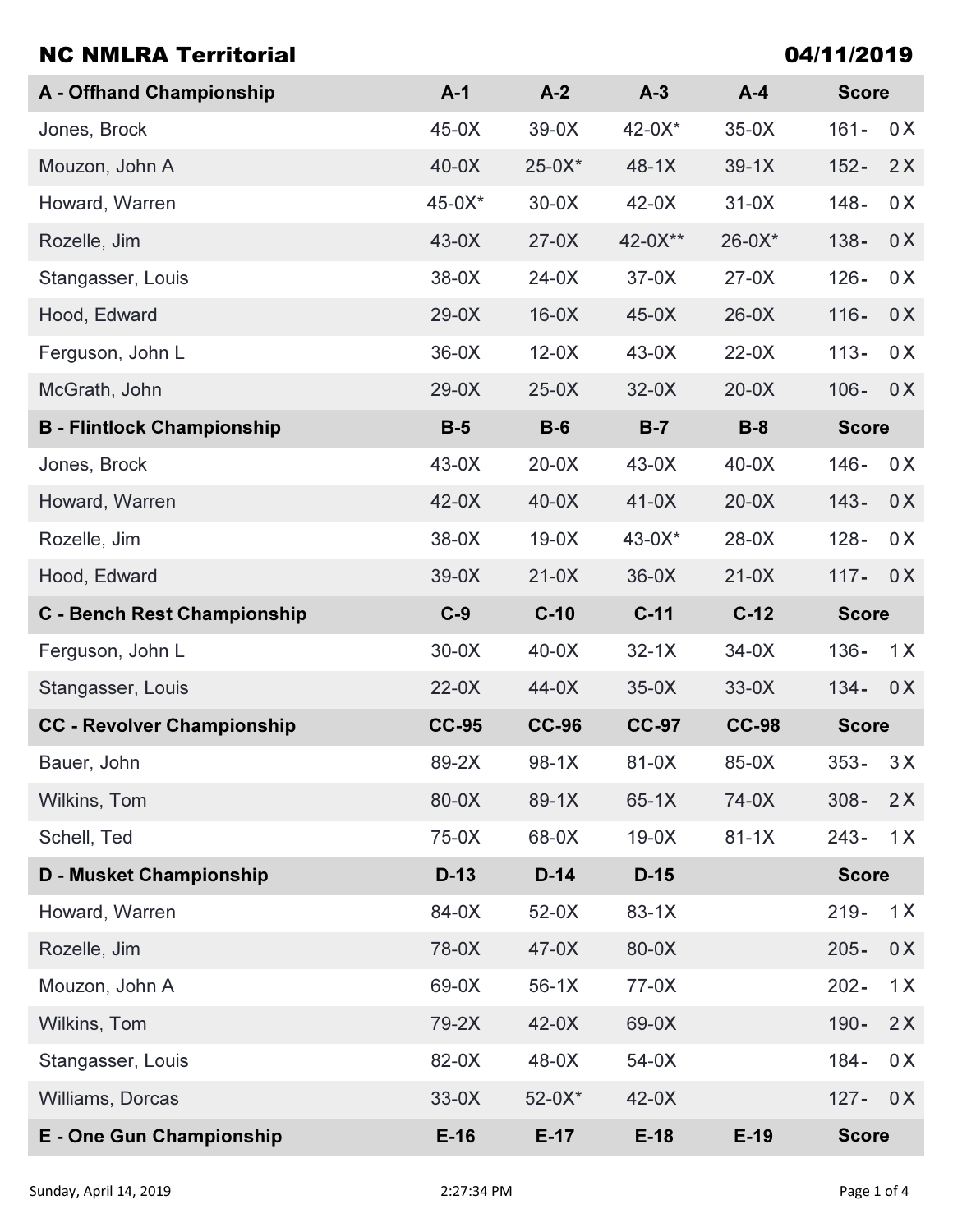| <b>E</b> - One Gun Championship   | $E-16$        | $E-17$        | $E-18$        | $E-19$    |              | <b>Score</b> |  |
|-----------------------------------|---------------|---------------|---------------|-----------|--------------|--------------|--|
| Mouzon, John A                    | $43-0X$       | $43-0X$       | $28-0X$       | $35-0X$   | $149 -$      | 0X           |  |
| Howard, Warren                    | 48-2X         | $30-0X$       | $31-0X$       | $29-0X$   | $138 -$      | 2X           |  |
| Ferguson, John L                  | $43-1X$       | $38-0X$       | $23-0X$       | $20-0X$   | $124 -$      | 1X           |  |
| Jones, Brock                      | $42-0X$       | $40-0X$       | $15-0X$       | $27-0X$   | $124 -$      | 0X           |  |
| Stangasser, Louis                 | $38-0X$       | $15-0X$       | $20-0X$       | $40-1X$   | $113 -$      | 1X           |  |
| McGrath, John                     | $35-0X$       | $12-0X$       | $00-0X$       | $25-0X$   | $72 -$       | 0X           |  |
| <b>EE - Inline Bench Scope</b>    | <b>EE-102</b> | <b>EE-103</b> | <b>EE-104</b> |           |              | <b>Score</b> |  |
| Ingram, Rodney                    | $100 - 4X$    | 89-0X         | $75-0X$       |           | $264 -$      | 4X           |  |
| Forte, Anthony K                  | 70-0X         |               |               |           | $70 -$       | 0X           |  |
| F - Cross Sticks Championship     | $F-20$        | $F-21$        | $F-22$        | $F-23$    | <b>Score</b> |              |  |
| Rozelle, Jim                      | 46-0X         | $35-0X$       | $41-0X$       | $29-0X$   | $151 -$      | 0X           |  |
| McGrath, John                     | $33-0X$       | $24-0X$       | $32-0X$       | $22-0X^*$ | $111 -$      | 0X           |  |
| Stangasser, Louis                 | $38-2X$       | $19-1X$       | $16-0X$       | $22-0X$   | $95 -$       | 3X           |  |
| <b>G</b> - Ladies Championship    | $G-24$        | $G-25$        | $G-26$        | $G-27$    |              | <b>Score</b> |  |
| Williams, Dorcas                  | $31-0X$       | $33-0X$       | $13-0X$       | $18-0X$   | $95 -$       | 0X           |  |
| <b>K</b> - Pistol Championship    | $K-36$        | $K-37$        | K-38          |           |              | <b>Score</b> |  |
| Bauer, John                       | $95-4X$       | $94-0X$       | 75-0X         |           | $264 -$      | 4X           |  |
| Mouzon, John A                    | 93-0X         | 84-0X         | 84-0X         |           | $261 -$      | 0X           |  |
| Wilkins, Tom                      | 87-0X         | $75-1X$       | $52-0X$       |           | $214 -$      | 1X           |  |
| Stangasser, Louis                 | $83-1X$       | 65-0X         | $57-0X$       |           | $205 -$      | 1X           |  |
| L - Primitive Aggregate           | $L-39$        | $L-40$        | $L-42$        | $L-43$    | <b>Score</b> |              |  |
| Jones, Brock                      | $27-0X$       | $32-0X$       | 80-0X         | $15-0X$   | $154 -$      | 0X           |  |
| Willard, Michael                  | 06-0X         | $00-0X$       | $40-0X$       | $10-0X$   | $56 -$       | 0X           |  |
| <b>M - SubJunior Championship</b> | $M-44$        | $M-45$        |               |           |              | <b>Score</b> |  |
| Valeriano, Michael                | $46-2X$       | 48-2X         |               |           | $94 -$       | 4X           |  |
| Harmon, Emily                     | $44-1X$       | $39-0X$       |               |           | $83 -$       | 1X           |  |
| N - Hunters Aggregate             | $N-46$        | $N-47$        | $N-48$        | $N-49$    |              | <b>Score</b> |  |
| Howard, Warren                    | $38-1X$       | $39-0X$       | $25-0X^*$     | $24-0X$   | $126 -$      | 1X           |  |
| Mouzon, John A                    | $42-0X$       | $24-0X$       | $30-1X$       | $19-0X$   | $115 -$      | 1X           |  |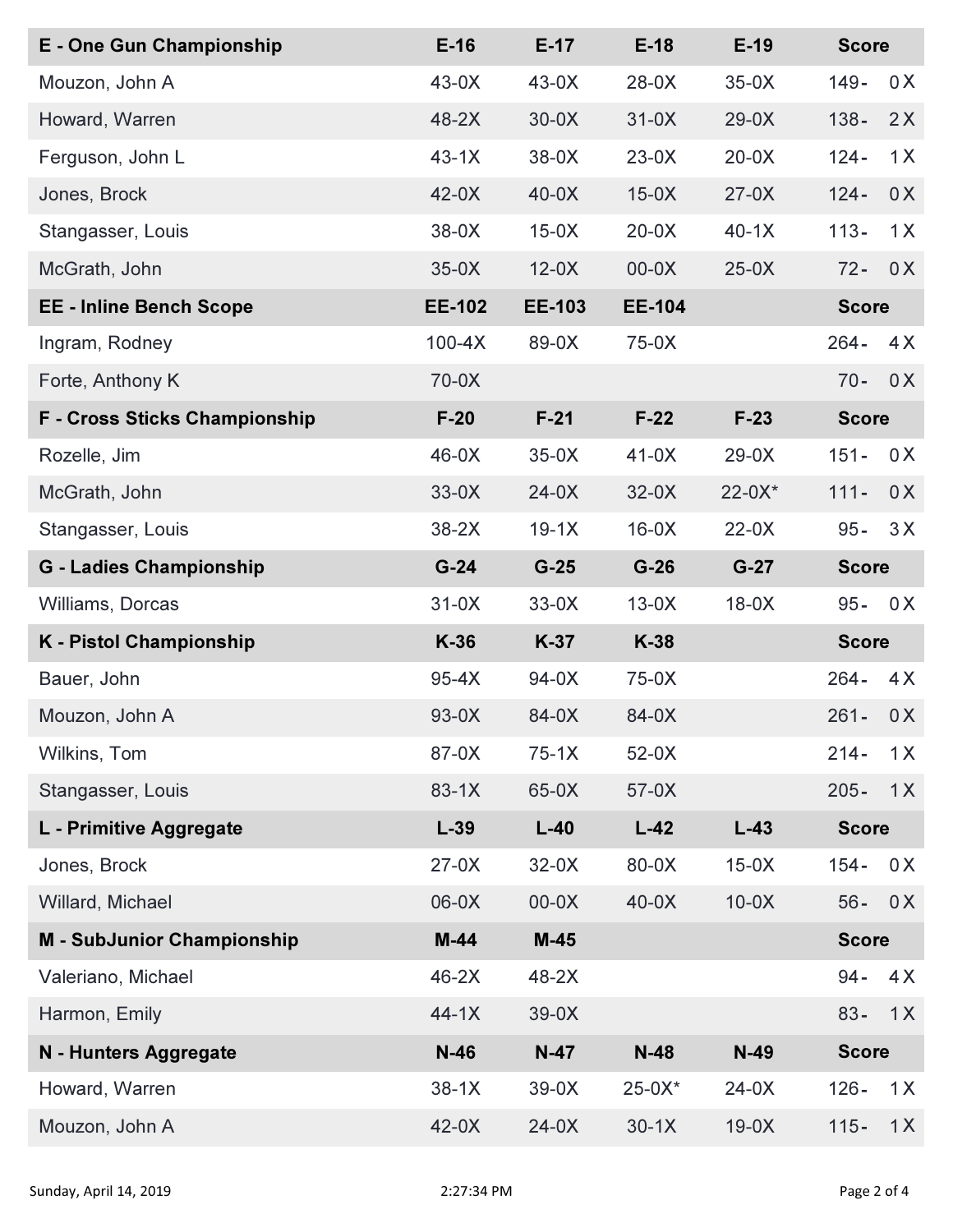| N - Hunters Aggregate             | $N-46$  | $N-47$  | $N-48$   | $N-49$  | <b>Score</b>   |  |
|-----------------------------------|---------|---------|----------|---------|----------------|--|
| Jones, Brock                      | $38-0X$ | $24-0X$ | $35-0X$  | $14-0X$ | $111 -$<br>0X  |  |
| Hood, Edward                      | $24-0X$ | $35-0X$ | $15-0X$  | $32-0X$ | $106 -$<br>0X  |  |
| Futral, James                     | $31-0X$ | 29-0X*  | $32-0X$  | $11-0X$ | 0 X<br>$103 -$ |  |
| Ferguson, John L                  | $33-0X$ | $29-0X$ | $18-0X$  | $16-0X$ | $96 -$<br>0X   |  |
| Rozelle, Jim                      | $14-0X$ | $41-0X$ | $27-0X$  | $11-0X$ | 0X<br>$93 -$   |  |
| Stangasser, Louis                 | $39-0X$ | $31-0X$ | $05-0X$  | 06-0X   | $81 -$<br>0X   |  |
| McGrath, John                     | $28-0X$ | $14-0X$ | $25-0X$  | $00-0X$ | $67 -$<br>0X   |  |
| <b>O</b> - Sighted Smoothbore     | $O-50$  | $O-51$  | $O-52$   | $O-53$  | <b>Score</b>   |  |
| Jones, Brock                      | $33-0X$ | $45-1X$ | $27-0X$  | $40-0X$ | $145 -$<br>1X  |  |
| Mouzon, John A                    | $37-0X$ | $36-0X$ | $35-0X$  | $21-0X$ | $129 -$<br>0X  |  |
| <b>P</b> - Unlimited Long Hunters | $P-54$  | $P-55$  | $P-56$   | $P-57$  | <b>Score</b>   |  |
| Howard, Warren                    | $23-0X$ | $39-0X$ | $42-1X$  | $32-0X$ | $136 -$<br>1X  |  |
| Jones, Brock                      | $28-0X$ | 39-0X*  | $34-0X$  | $23-0X$ | $124 -$<br>0X  |  |
| Mouzon, John A                    | $37-0X$ | $37-0X$ | $35-0X*$ | $10-0X$ | $119 -$<br>0 X |  |
| Ferguson, John L                  | $44-0X$ | $13-0X$ | $40-0X$  | $17-0X$ | $114 -$<br>0X  |  |
| Futral, James                     | 48-0X   | $25-0X$ | $35-0X$  | $00-0X$ | $108 -$<br>0 X |  |
| Hood, Edward                      | $32-1X$ | $20-0X$ | $17-0X$  | $34-0X$ | $103 -$<br>1X  |  |
| McGrath, John                     | $23-0X$ | $34-0X$ | $15-0X$  | $10-0X$ | $82 -$<br>0 X  |  |
| Stangasser, Louis                 | $10-1X$ | $10-0X$ | $18-0X$  | $36-0X$ | $74 -$<br>1X   |  |
| Shooter, Unknown                  |         |         |          | $24-0X$ | $24 -$<br>0 X  |  |
| Q - Ladies Offhand Championship   | $Q-58$  | $Q-59$  | $Q-60$   | $Q-61$  | <b>Score</b>   |  |
| Lamberton, Dana                   | 45-0X*  | $37-0X$ | 39-0X    | 38-0X   | $159 -$<br>0X  |  |
| Williams, Dorcas                  | 44-0X   | $28-0X$ | $22-0X$  | $22-0X$ | $116 -$<br>0X  |  |
| Futral, Debbie                    | $45-0X$ | $14-0X$ | $28-0X$  | $07-0X$ | $94 -$<br>0X   |  |
| R - Smoothbore Championship       | $R-62$  | $R-63$  | $R-64$   | $R-65$  | <b>Score</b>   |  |
| Mouzon, John A                    | $28-0X$ | $43-0X$ | $21-0X$  | $33-0X$ | $125 -$<br>0X  |  |
| Wilkins, Tom                      | $35-0X$ | $16-0X$ | $32-0X$  | $22-1X$ | $105 -$<br>1X  |  |
| Williams, Bob                     | $29-0X$ | $10-0X$ |          |         | $39 -$<br>0X   |  |
| U - Ladies Hunter Championship    | $U-73$  | $U-74$  | $U-75$   | $U-76$  | <b>Score</b>   |  |